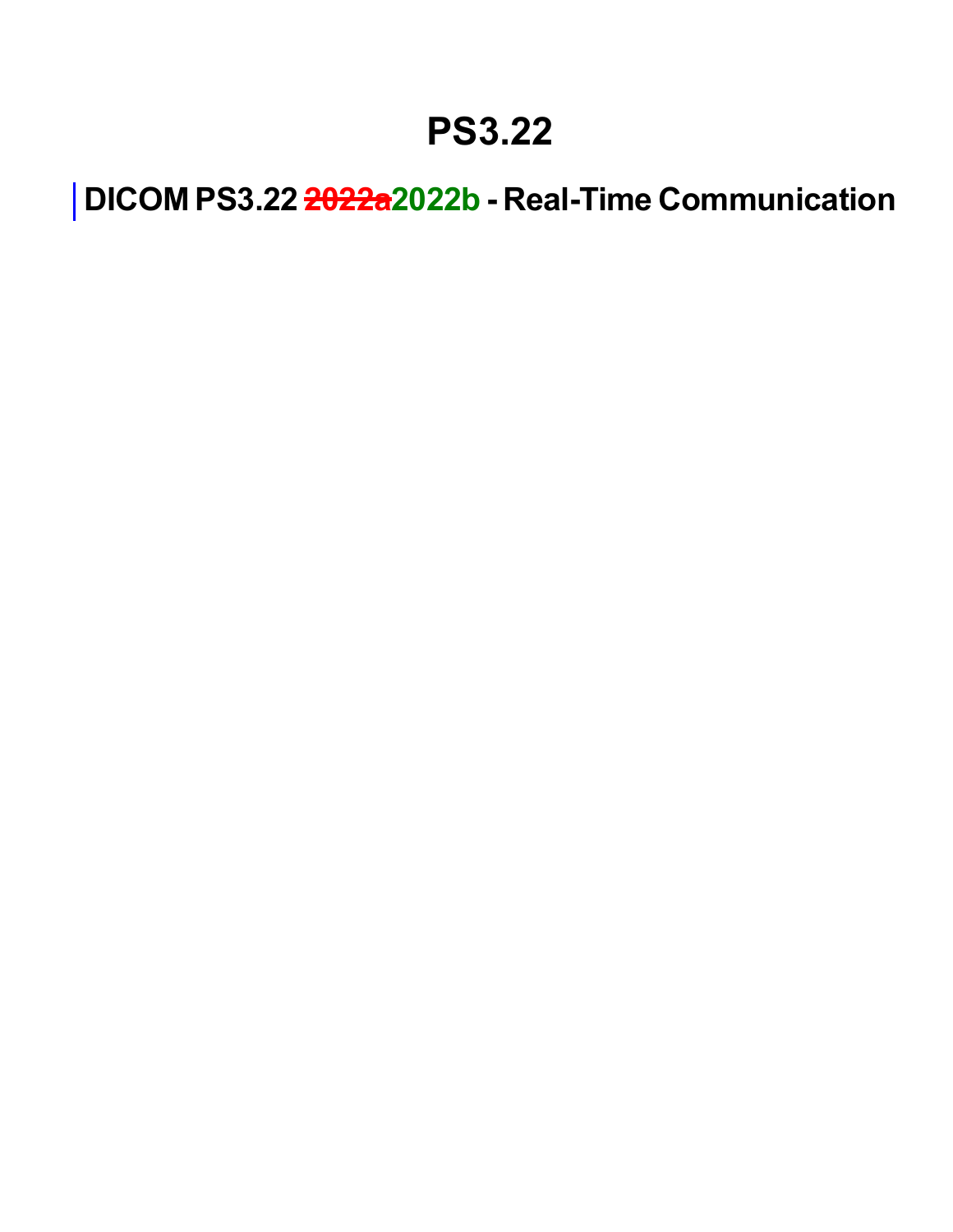#### **PS3.22: DICOM PS3.22 2022a2022b - Real-Time Communication**

Copyright © 2022 NEMA

A DICOM® publication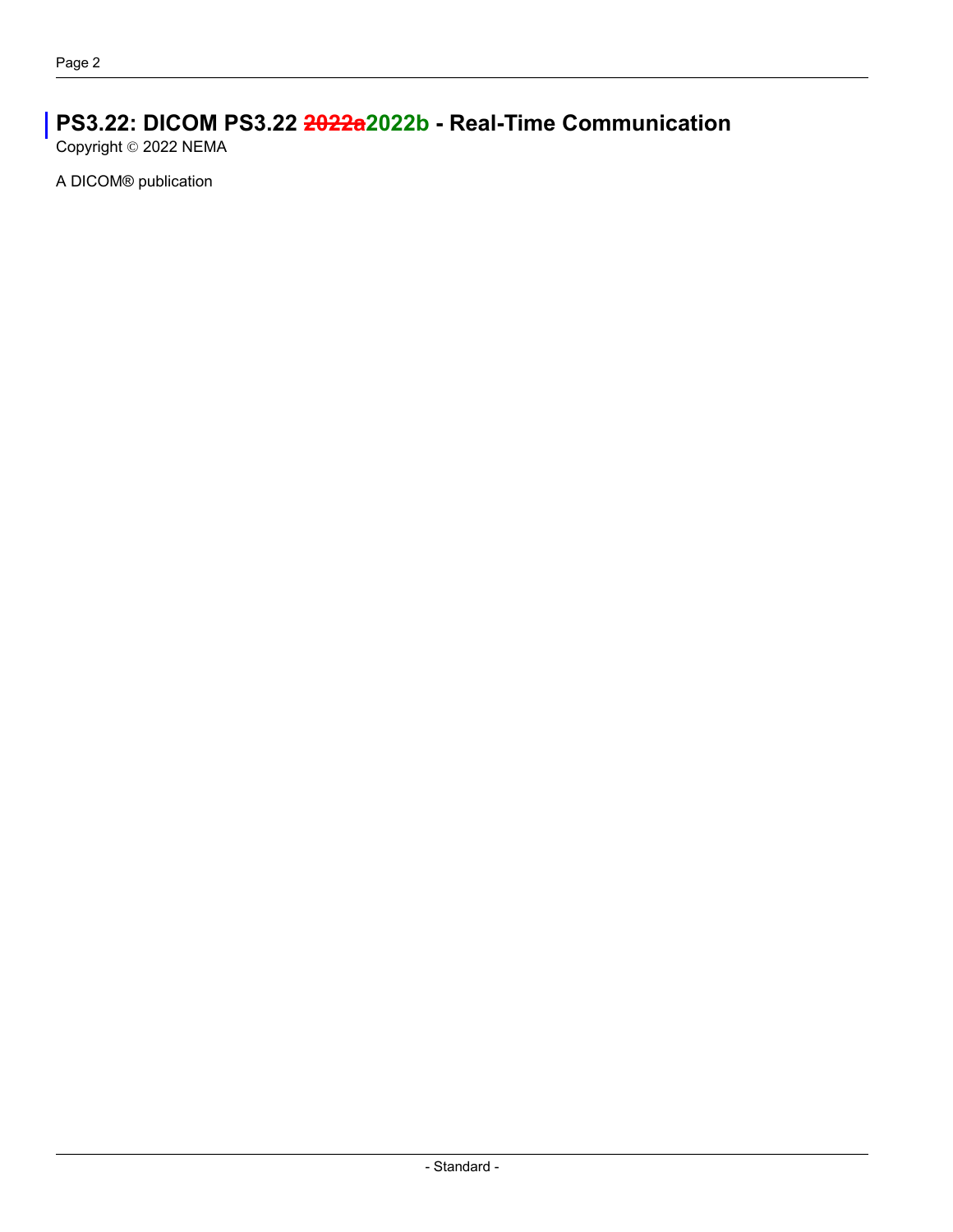#### **Table of Contents**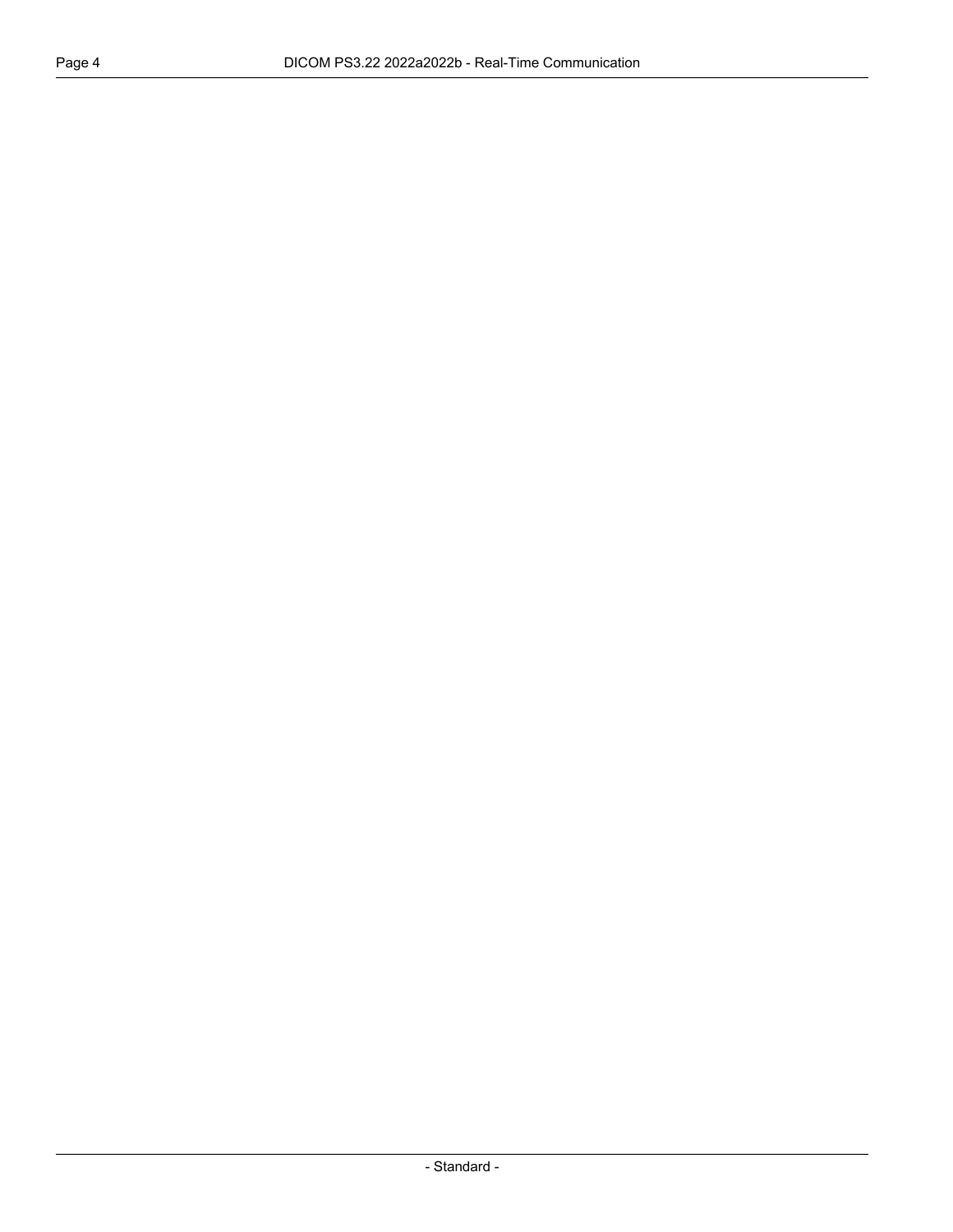### **List of Figures**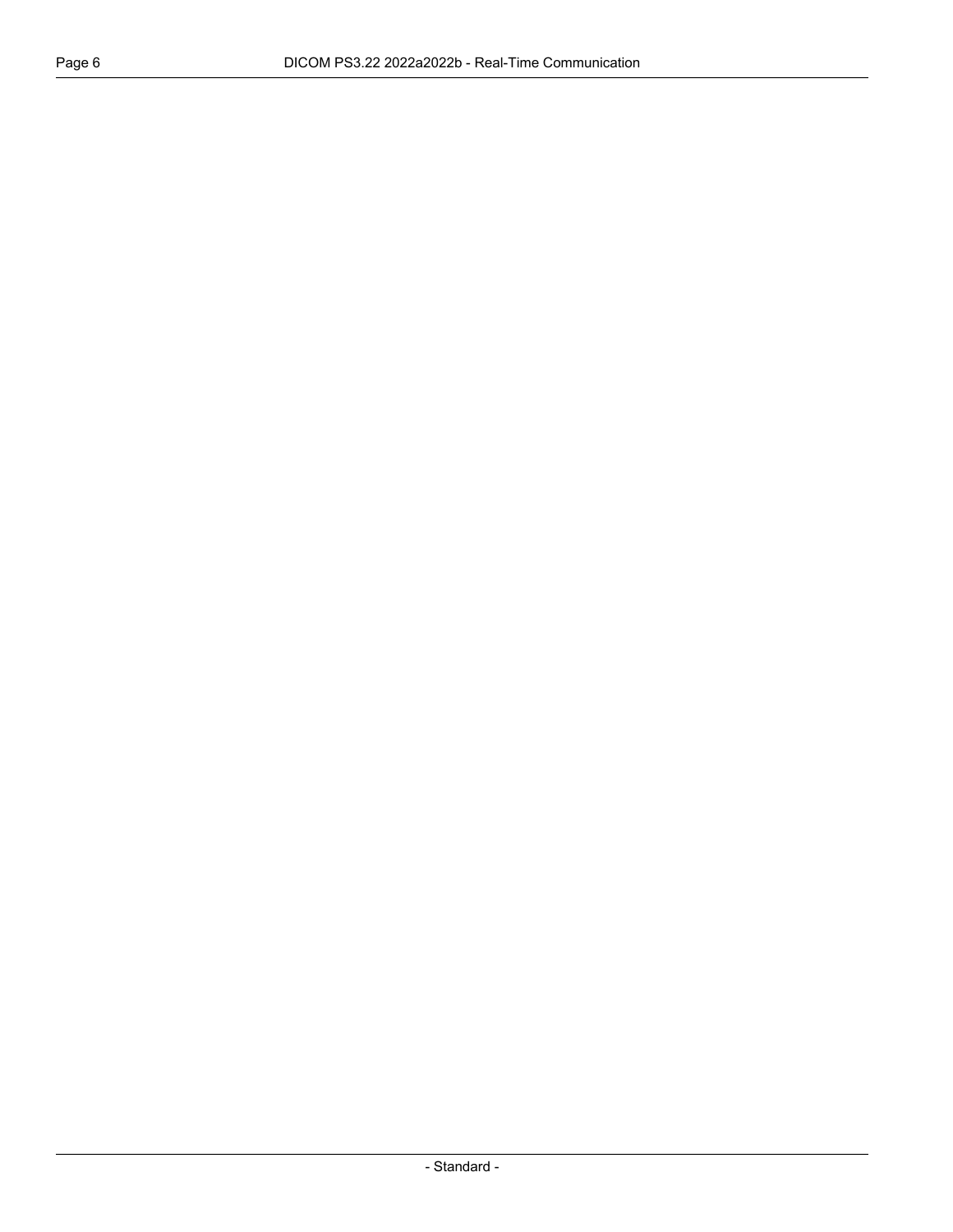#### **List of Tables**

| 7.2-1 Standard SOP Classes |  |
|----------------------------|--|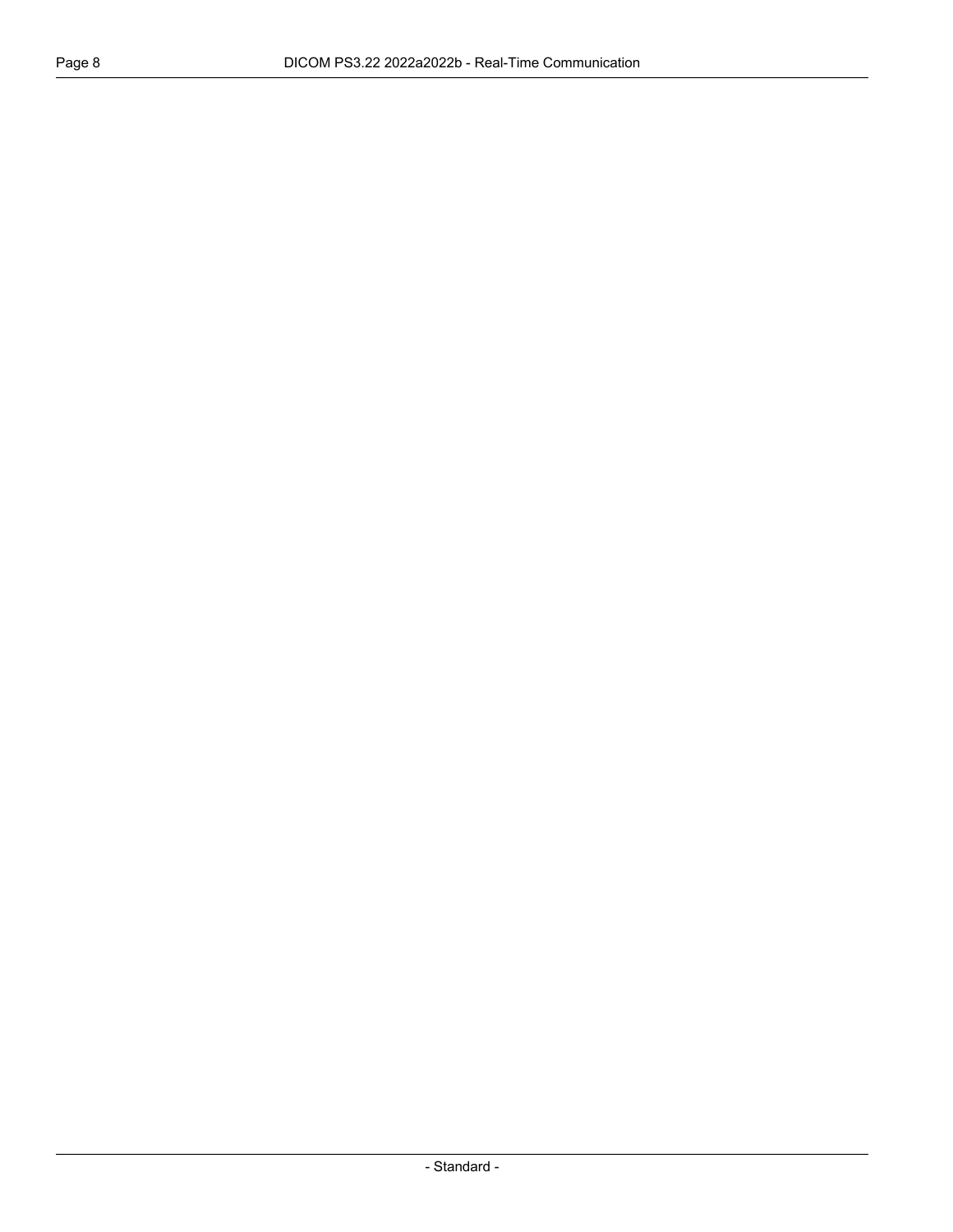### <span id="page-8-0"></span>**Notice and Disclaimer**

The information in this publication was considered technically sound by the consensus of persons engaged in the development and approval of the document at the time it was developed. Consensus does not necessarily mean that there is unanimous agreement among every person participating in the development of this document.

NEMA standards and guideline publications, of which the document contained herein is one, are developed through a voluntary consensus standards development process. This process brings together volunteers and/or seeks out the views of persons who have an interest in the topic covered by this publication. While NEMA administers the process and establishes rules to promote fairness in the development of consensus, it does not write the document and it does not independently test, evaluate, or verify the accuracy or completeness of any information or the soundness of any judgments contained in its standards and guideline publications.

NEMA disclaims liability for any personal injury, property, or other damages of any nature whatsoever, whether special, indirect, consequential, or compensatory, directly or indirectly resulting from the publication, use of, application, or reliance on this document. NEMA disclaims and makes no guaranty or warranty, expressed or implied, as to the accuracy or completeness of any information published herein, and disclaims and makes no warranty that the information in this document will fulfill any of your particular purposes or needs. NEMA does not undertake to guarantee the performance of any individual manufacturer or seller's products or services by virtue of this standard or guide.

In publishing and making this document available, NEMA is not undertaking to render professional or other services for or on behalf of any person or entity, nor is NEMA undertaking to perform any duty owed by any person or entity to someone else. Anyone using this document should rely on his or her own independent judgment or, as appropriate, seek the advice of a competent professional in determining the exercise of reasonable care in any given circumstances. Information and other standards on the topic covered by this publication may be available from other sources, which the user may wish to consult for additional views or information not covered by this publication.

NEMA has no power, nor does it undertake to police or enforce compliance with the contents of this document. NEMA does not cer tify, test, or inspect products, designs, or installations for safety or health purposes. Any certification or other statement of compliance with any health or safety-related information in this document shall not be attributable to NEMA and is solely the responsibility of the certifier or maker of the statement.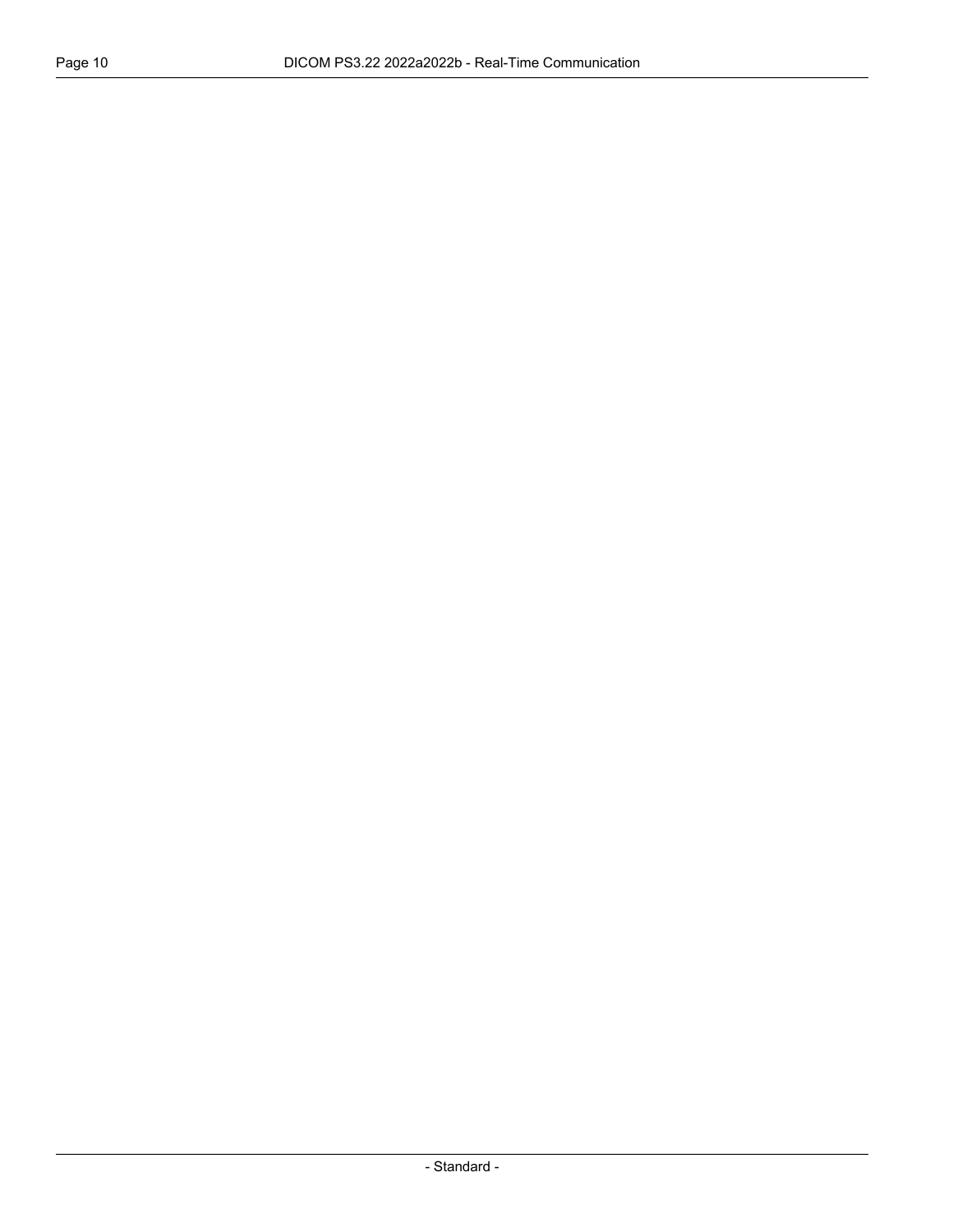### <span id="page-10-0"></span>**Foreword**

This DICOM Standard was developed according to the procedures of the DICOM Standards Committee.

The DICOM Standard is structured as a multi-part document using the guidelines established in [ISO/IEC [Directives,](#page-14-1) Part 2].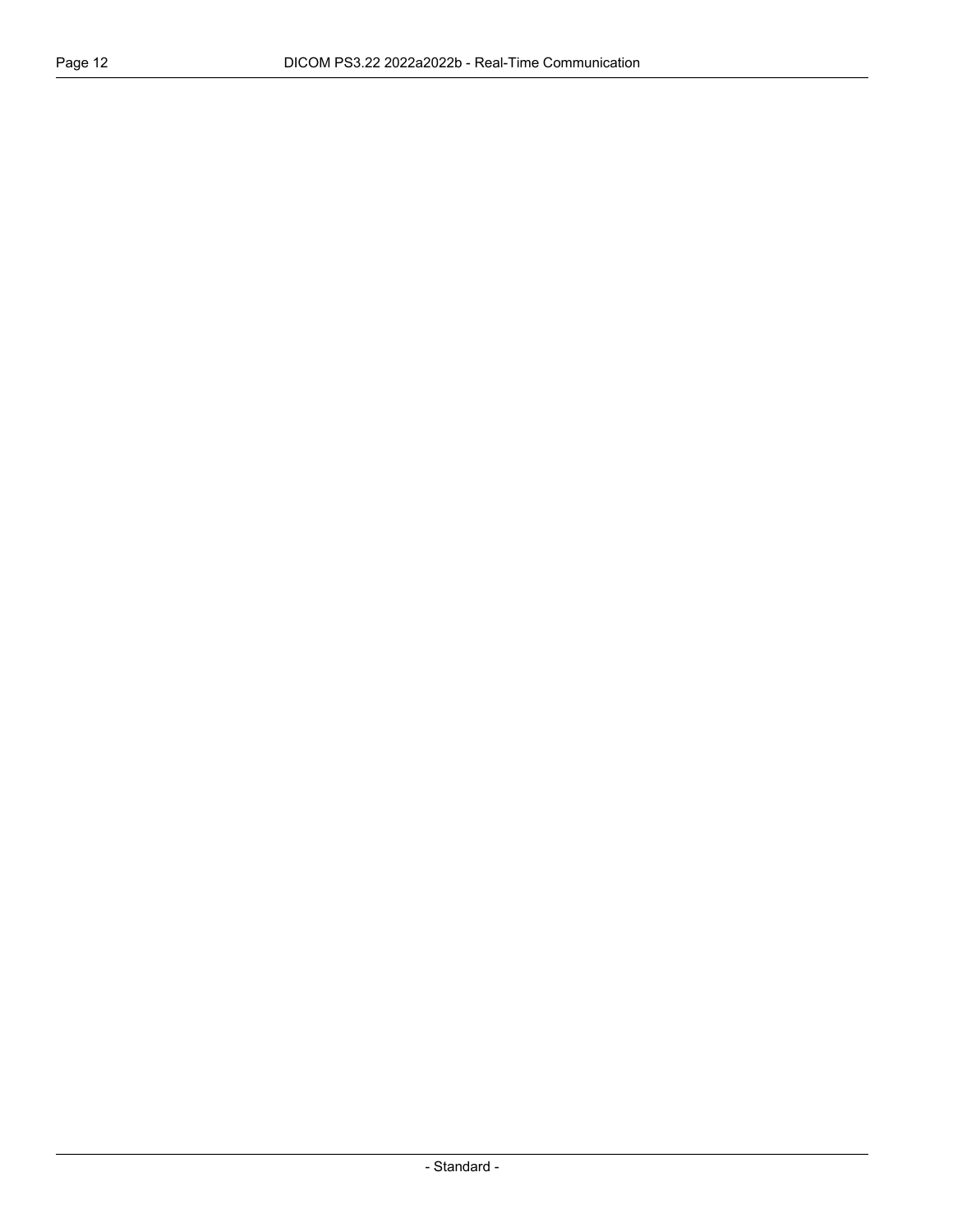# <span id="page-12-0"></span>**1 Scope and Field of Application**

This Part of the DICOM Standard specifies an SMPTE ST 2110-10 based service, relying on RTP, for the real-time transport of DICOM metadata. It provides a mechanism for the transport of DICOM metadata associated with a video or an audio flow based on the SMPTE ST 2110-20 and SMPTE ST 2110-30, respectively.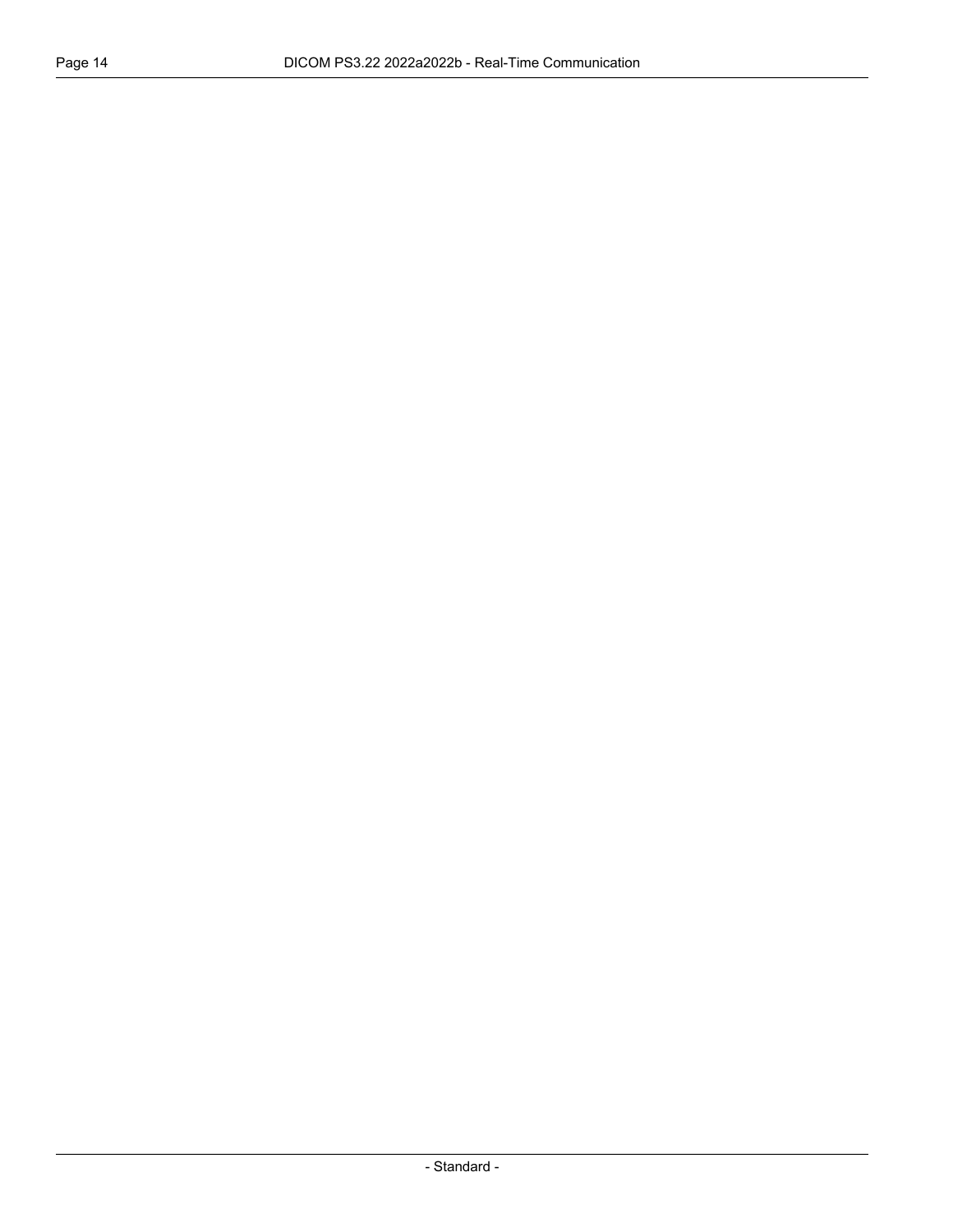## <span id="page-14-0"></span>**2 Normative and Informative References**

The following standards contain provisions that, through reference in this text, constitute provisions of this Standard. At the time of publication, the editions indicated were valid. All standards are subject to revision, and parties to agreements based on this Standard are encouraged to investigate the possibilities of applying the most recent editions of the standards indicated below.

- <span id="page-14-2"></span><span id="page-14-1"></span>[ISO/IEC Directives, Part 2] ISO/IEC. 2016/05. 7.0. *Rules for the structure and drafting of International Standards*. [http://www.iec.ch/](http://www.iec.ch/members_experts/refdocs/iec/isoiecdir-2%7Bed7.0%7Den.pdf) [members\\_experts/refdocs/iec/isoiecdir-2%7Bed7.0%7Den.pdf](http://www.iec.ch/members_experts/refdocs/iec/isoiecdir-2%7Bed7.0%7Den.pdf) .
- [EBU-SMPTE-VSF JT-NM Phase 2 Report] , , and . 2015. v1.0. *Joint Task Force on Networked Media (JT-NM) Phase 2 Report- Reference Architecture*. <http://jt-nm.org/RA-1.0/JT-NMReferenceArchitecturev1.0%20150904%20FINAL.pdf> .
- <span id="page-14-6"></span>[RFC 3550] IETF. 2003/07. *RTP: A Transport Protocol for Real-Time Applications*. <http://tools.ietf.org/html/rfc3550> .
- <span id="page-14-3"></span>[RFC 5285] IETF. 2008/07. *A General Mechanism for RTP Header Extensions*. <http://tools.ietf.org/html/rfc5285> .
- <span id="page-14-4"></span>[SMPTE ST 2110-10] Society of Motion Picture and Television Engineers (SMPTE). 2017. *Professional Media over IP Networks: System Timing and Definitions*.
- <span id="page-14-5"></span>[SMPTE ST 2110-20] Society of Motion Picture and Television Engineers (SMPTE). 2017. *Professional Media over IP Networks: Uncompressed Active Video*.
- [SMPTE ST 2110-30] Society of Motion Picture and Television Engineers (SMPTE). 2017. *Professional Media over IP Networks: PCM Digital Audio*.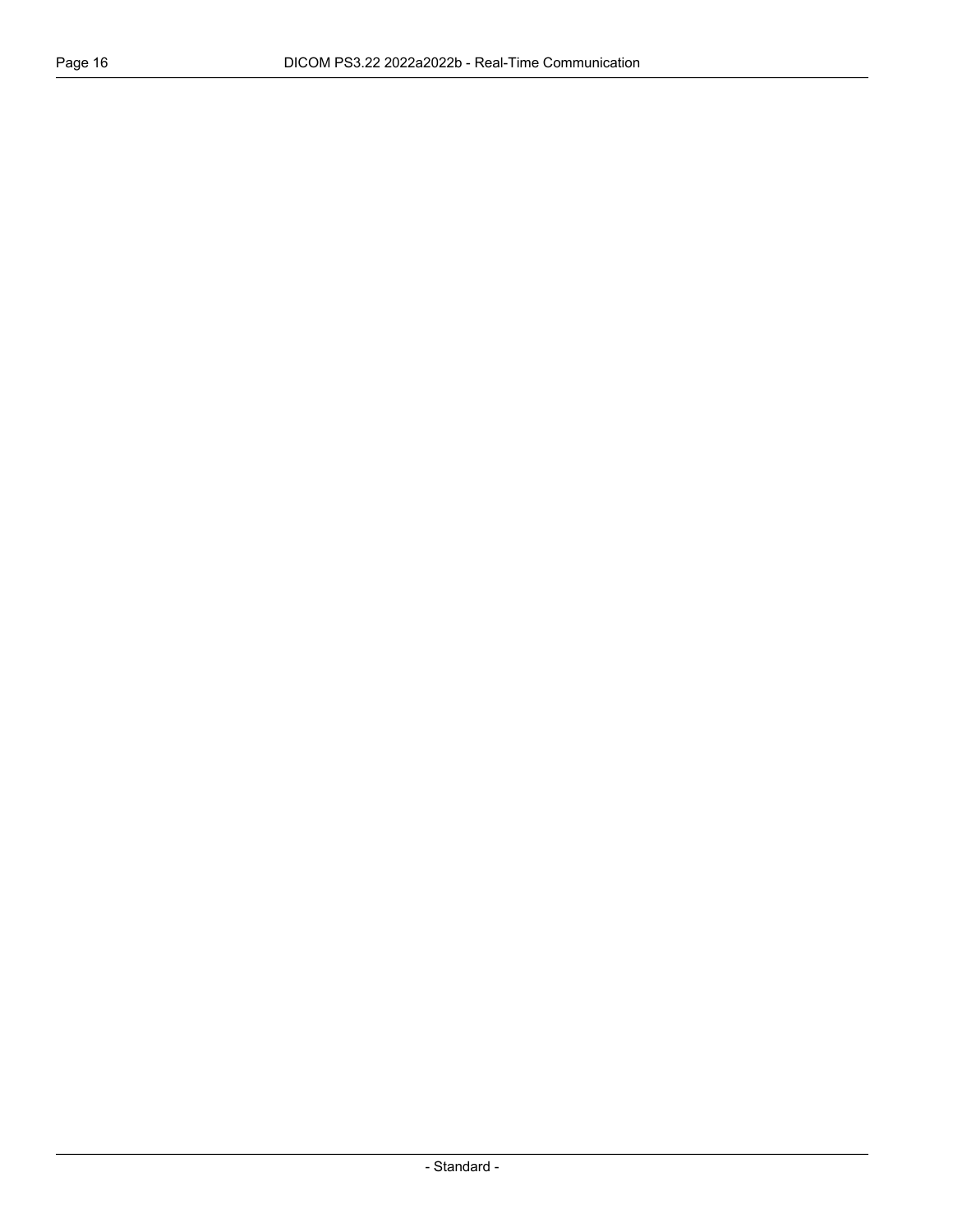# <span id="page-16-0"></span>**3 Definitions**

For the purposes of this Standard the following definitions apply.

#### **3.1 Reference Architecture Definitions:**

This Part of the Standard makes use of the following terms defined in [\[EBU-SMPTE-VSF](#page-14-2) JT-NM Phase 2 Report]:

| Essence   | Video, audio or data type of source.                                                                                                                      |
|-----------|-----------------------------------------------------------------------------------------------------------------------------------------------------------|
| Flow      | A sequence of Grains from a Source; a concrete representation of content emanating from the<br>Source.                                                    |
| Grain     | Represents an element of Essence or other data associated with a specific time, such as a frame,<br>or a group of consecutive audio samples, or captions. |
| Rendition | A collection of time-synchronized Flows intended for simultaneous presentation, providing a<br>complete experience of a Source Group.                     |
| Source    | An abstract concept that represents the primary origin of a Flow or set of Flows.                                                                         |
|           | 3.2 DICOM Real-Time Video Definitions:                                                                                                                    |

#### DICOM Real-Time Video DICOM-RTV encompasses the DICOM-RTV Service, transport of related multimedia bulk data and the Real-Time IODs to which it may be applied. DICOM-RTV Service Real-Time transport of metadata which characterize multimedia bulk data.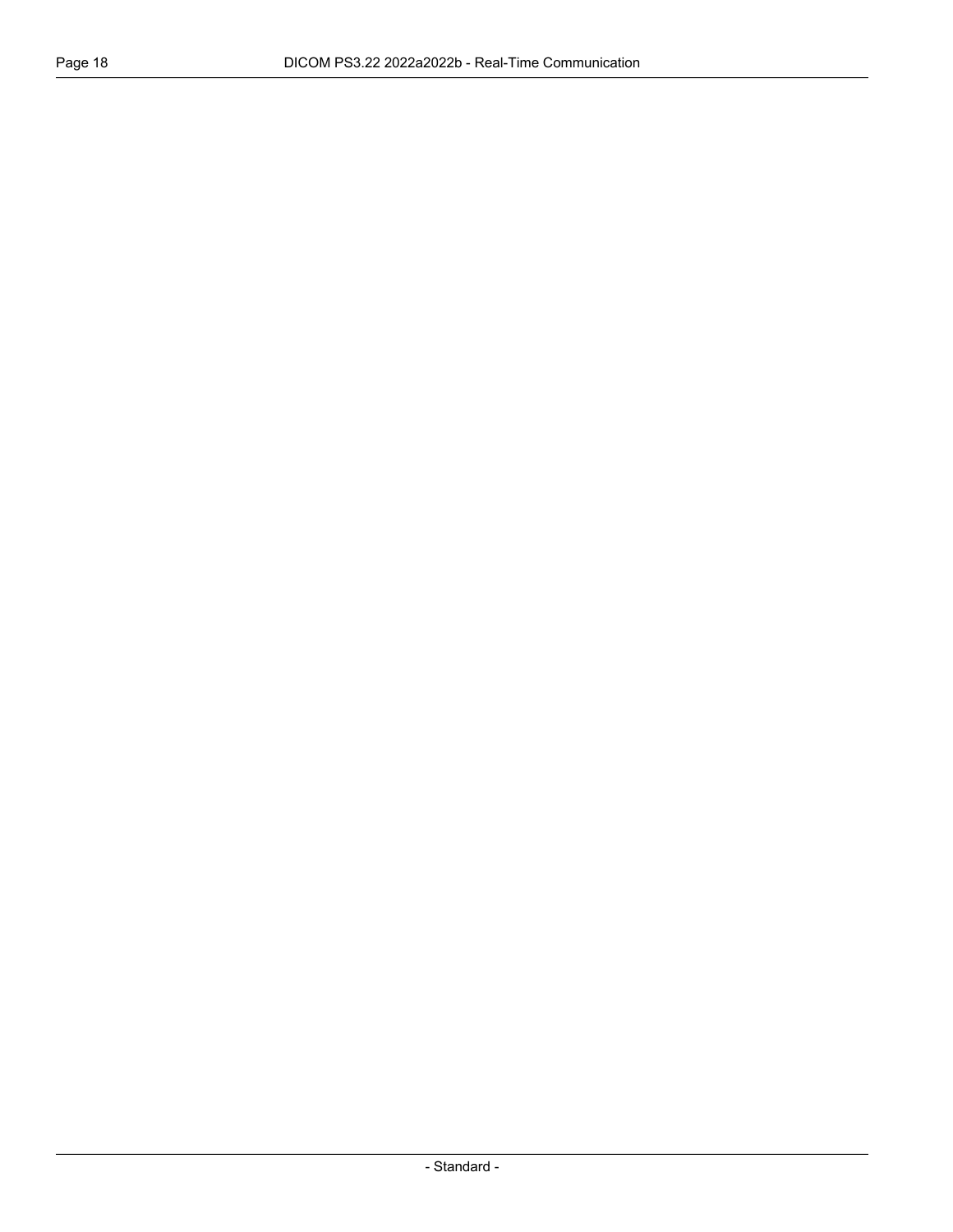# <span id="page-18-0"></span>**4 Symbols and Abbreviations**

The following symbols and abbreviations are used in this Part of the Standard.

| <b>AVP</b>   | Audio Video Profile                                |  |  |
|--------------|----------------------------------------------------|--|--|
| DICOM-RTV    | DICOM Real-Time Video                              |  |  |
| <b>NMOS</b>  | Networked Media Open Specifications                |  |  |
| <b>PTP</b>   | Precision Time Protocol                            |  |  |
| <b>RTP</b>   | Real-Time Transport Protocol                       |  |  |
| <b>SDP</b>   | <b>Session Description Protocol</b>                |  |  |
| <b>SMPTE</b> | Society of Motion Picture and Television Engineers |  |  |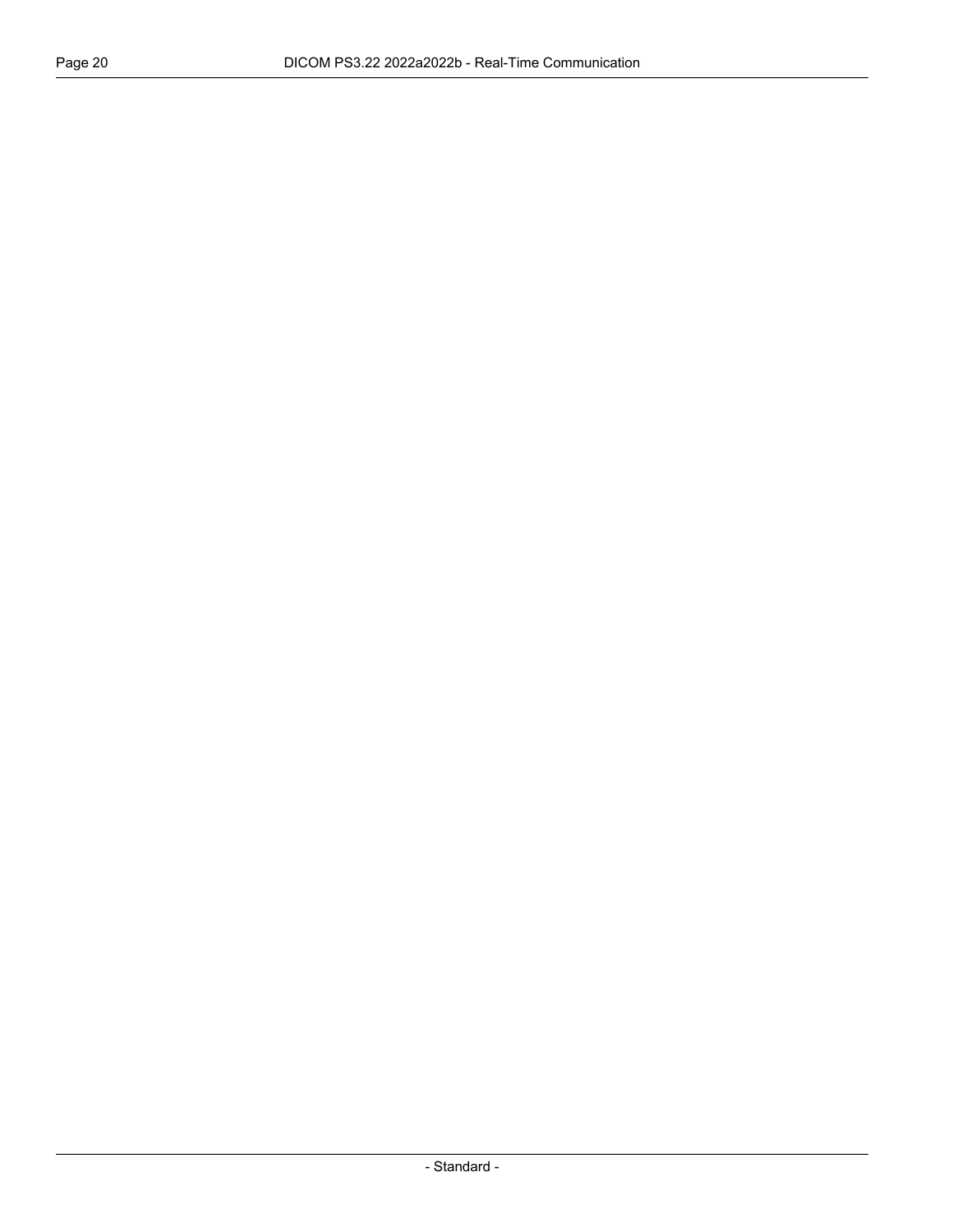# <span id="page-20-0"></span>**5 Conventions**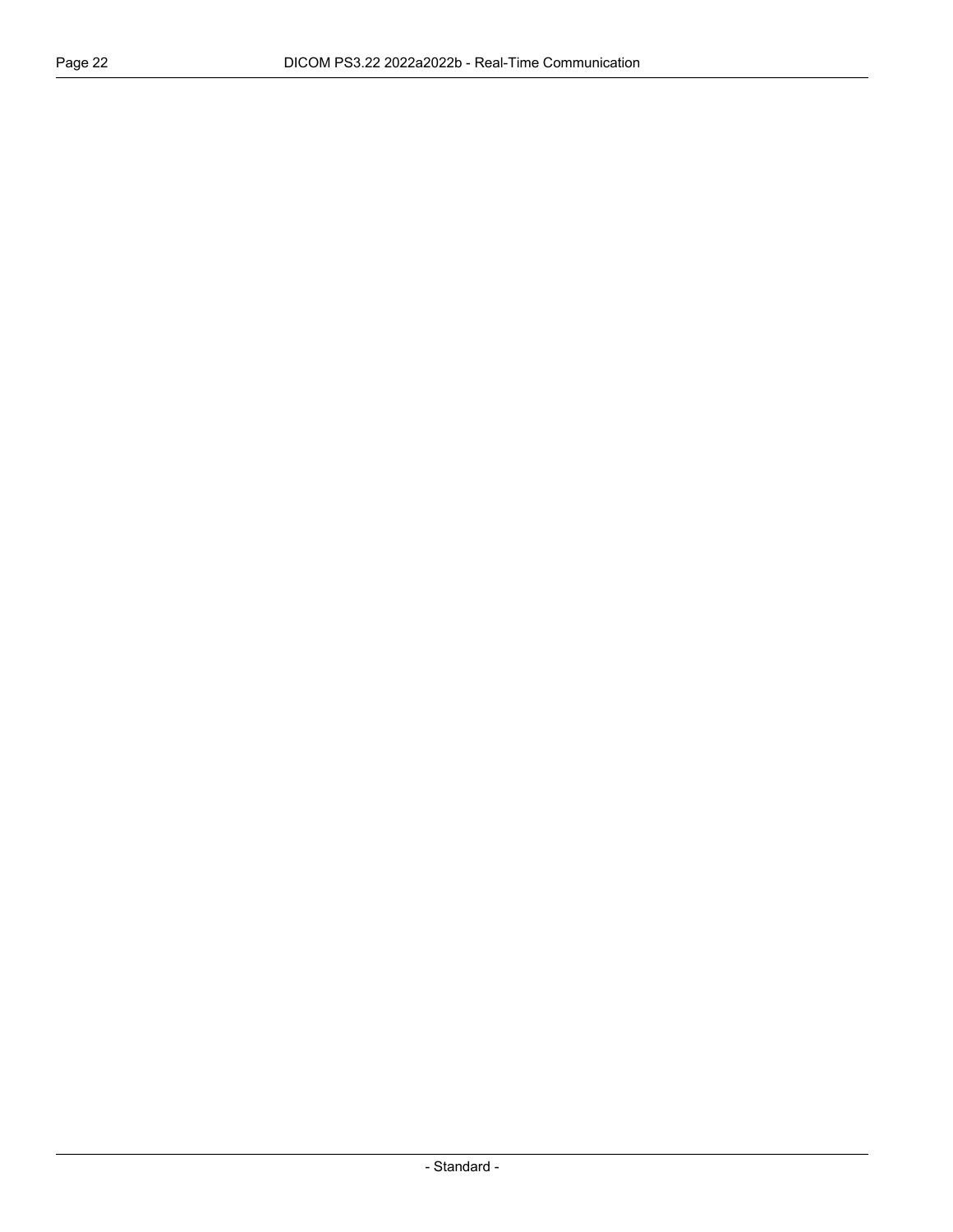# <span id="page-22-0"></span>**6 Data Communication Requirements**

[Figure](part01.pdf#figure_5-1) 5-1 in PS3.1 presents the general communication model of the DICOM Standard, which spans both network (on-line) and storage media interchange (off-line) communications. Application Entities may utilize any of the following transport mechanisms:

- the DICOM Message Service and Upper Layer Service, which provides independence from specific physical networking commu nication support and protocols such as TCP/IP,
- the DICOM Web Service API and HTTP Service, which allows use of common hypertext and associated protocols for transport of DICOM services,
- the Basic DICOM File Service, which provides access to Storage Media independently from specific physical media storage formats and file structures, or
- DICOM Real-Time Communication, which provides real-time transport of DICOM metadata based on SMPTE and RTP.

<span id="page-22-2"></span>This Part describes the DICOM Real-Time Communication, which uses the RTP protocol as defined in [SMPTE ST [2110-10\]](#page-14-3), as de picted in [Figure](#page-22-2) 6-1a.

| <b>Medical Images</b><br>and related information |                                            |  |  |  |  |  |  |
|--------------------------------------------------|--------------------------------------------|--|--|--|--|--|--|
| <b>DICOM Application Entity</b>                  |                                            |  |  |  |  |  |  |
|                                                  | Service Class Specifications               |  |  |  |  |  |  |
|                                                  |                                            |  |  |  |  |  |  |
| Information Objects Definitions                  |                                            |  |  |  |  |  |  |
|                                                  |                                            |  |  |  |  |  |  |
| Dataset Structure and Encoding - Data Dictionary |                                            |  |  |  |  |  |  |
|                                                  | <b>Real Time Communications</b>            |  |  |  |  |  |  |
|                                                  | <b>BOUNDARY:</b><br>DICOM-RTP              |  |  |  |  |  |  |
|                                                  | <b>RTP</b>                                 |  |  |  |  |  |  |
|                                                  | Security Layer<br>(Optional)<br>Ч.<br>H.   |  |  |  |  |  |  |
|                                                  | <b>UDP Transport Layer</b><br>$\mathbf{1}$ |  |  |  |  |  |  |
|                                                  | Network Exchange<br>On-Line Communication  |  |  |  |  |  |  |

**Figure 6-1a. DICOM Communication Model for Real-Time Communication**

#### <span id="page-22-1"></span>**6.1 Interaction**

As shown in [Figure](#page-23-0) 6-1, a device can have multiple Sources, one for each Essence which corresponds of the type of bulk data (video, audio or medical metadata), each Source producing one or multiple Flows representing the same content in different formats (high definition, low definition, uncompressed, compress with or without loss, …).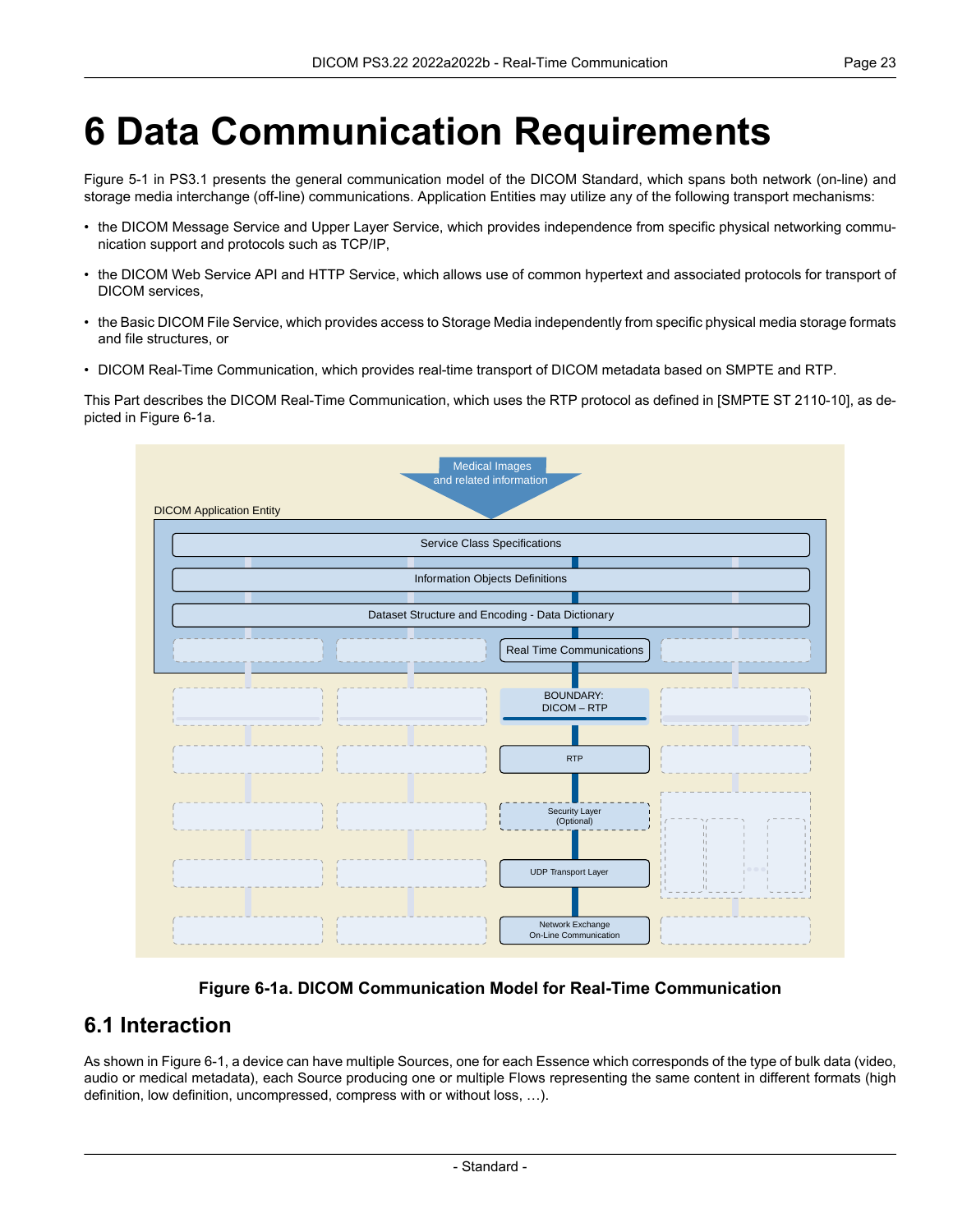<span id="page-23-0"></span>Several Sources may be grouped in a Source Group. A concrete experience of a Source Group is a Rendition, defined as a collection of time-synchronized Flows intended for simultaneous presentation (e.g., the audio channel of a surgical camera).



**Figure 6-1. Real World diagram of DICOM-RTV**

DICOM Real-Time Video standard specifies the communication mechanism for metadata, associated with real-time video and/or audio, originated from a medical imaging device. The mechanism involves one Source and one Flow of "DICOM Video Metadata Essence" for each video Flow and one Source and one Flow of "DICOM Audio Metadata Essence" for each audio Flow. Optionally, there is one Source and one Flow for the "DICOM Rendition Metadata" associating multiple Flows produced by the same device.

<span id="page-23-1"></span>The interaction shall be as shown in [Figure](#page-23-1) 6-2.



**Figure 6-2. Interaction Diagram**

[SMPTE ST [2110-10\]](#page-14-3) provides end-to-end network transport functions for applications transmitting real-time data. Content is transmitted in RTP sessions using RTP packets respecting [SMPTE ST [2110-10\].](#page-14-3)

A device can provide and/or consume content. A device that provides content has one or more Sources that can be of different Essences (e.g., Video and Audio). A Source is the origin of one or more Flows. Multiple Flows coming from the same Source are representations of the same content in different resolutions and/or codings. This is a broadcast/multicast protocol, so a device provides content whether or not a consuming device is present. A device that consumes content can subscribe/unsubscribe to available Flows.

The context and content of a video and/or audio Flow is described by a DICOM Metadata Flow, which is associated with each Flow. However the same DICOM Metadata Flow may be used to describe more than one Flow if their content is the same and their coding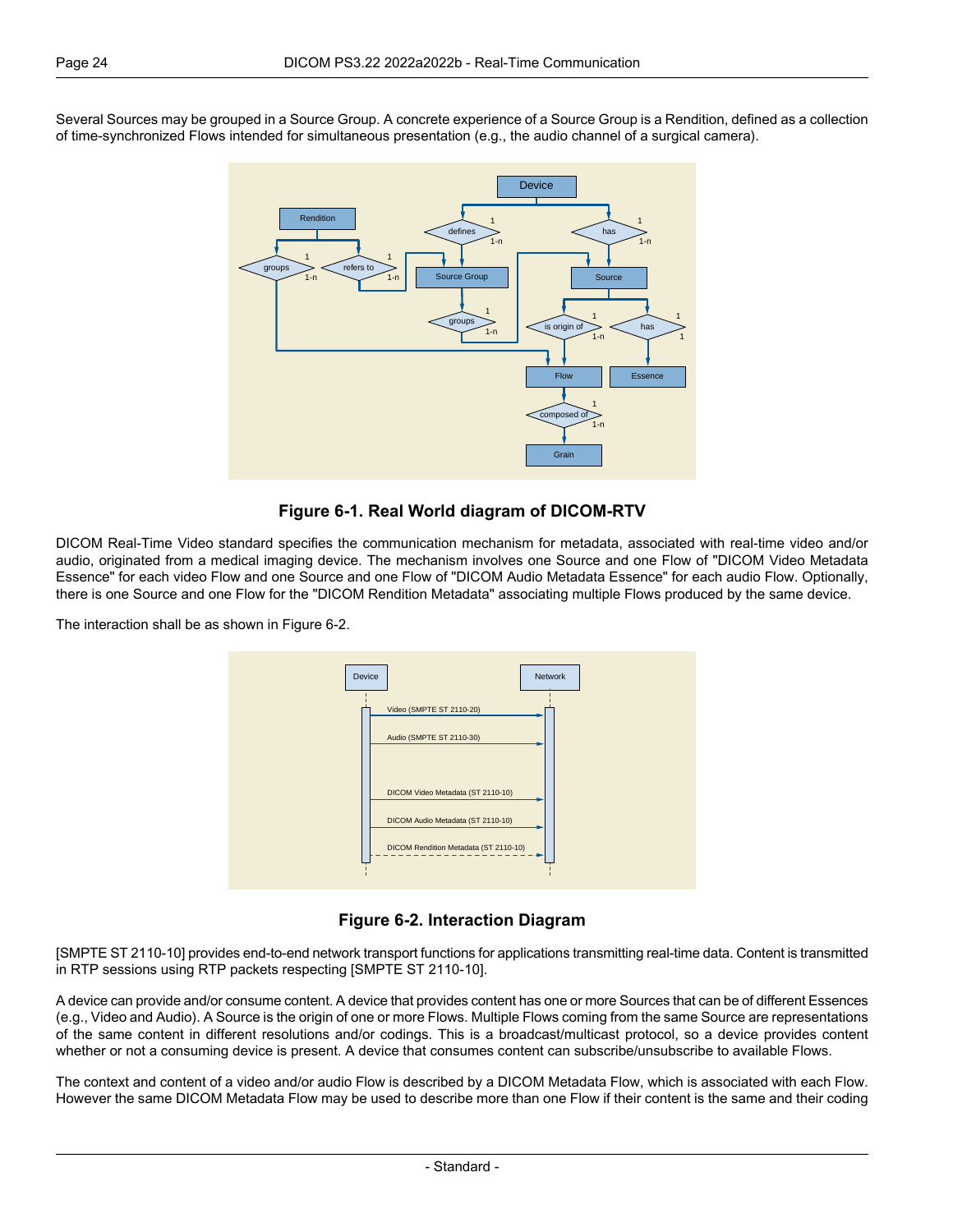#### <span id="page-24-1"></span><span id="page-24-0"></span>**6.2 Transport**

#### **6.2.1 RTP Header**

All Essences shall be transported with RTP according to [SMPTE ST [2110-10\],](#page-14-3) which requires that each Flow is described by an SDP object which specifies its content as well as connection details enabling the receiver to join the session. In addition to mandatory information specified in [SMPTE ST [2110-10\],](#page-14-3) for Audio and Video Essence, the SDP may also include the following information:

- PTP Sync Timestamp
- PTP Origin Timestamp
- Source Identifier
- Flow Identifier

Note

This information is the best way for associating multiple Flows originating from the same device. The presence of such in formation in the SDP implies that it is contained in the RTP Extended Header present in the first IP packet of a Grain (video frame, audio sample, metadata set). It makes it possible to automatically associate and temporarily synchronize two Flows based on their content.

By definition, all the Flows according to [SMPTE ST [2110-10\]](#page-14-3) are synchronized by means of a common reference to the Universal Time, using PTP, with precision on the order of nanoseconds.

The RTP Header, for video and audio Flows, shall follow [SMPTE ST [2110-20\]](#page-14-4) and [SMPTE ST [2110-30\],](#page-14-5) respectively.

The RTP Header, for DICOM Metadata Flows, shall follow [SMPTE ST [2110-10\].](#page-14-3) The clock rate shall be identical to the one defined in the referenced audio or video Flow. The following additional constraints apply:

**extension (X) : 1 bit** Shall be set to 1.

**payload type (PT)** The value of payload type is selected from the range 96-127. It is recommended to avoid numbers frequently used for audio (97) and video (96), and for example use 104 for DICOM Metadata Essence. The value shall be associated to the media type "application" and the subtype "dicom" in the SDP. E.g., (DICOM Metadata on port 12345):

*m=application*12345 *RTP/AVP*104

*a=rtpmap:*104 *dicom/*90000

For the DICOM Metadata Essence, the RTP Header Extension defined by NMOS shall be present, including the following information:

- PTP Sync Timestamp
- PTP Origin Timestamp
- <span id="page-24-2"></span>• Source Identifier
- Flow Identifier

The "defined by profile" part of the RTP Header Extension shall be set to 0xBEDE identifying that the one-byte header extension form is used, as specified in [RFC [5285\].](#page-14-6)

#### **6.2.2 RTP Payload**

The RTP Payload for audio and video Flows shall follow [SMPTE ST [2110-20\]](#page-14-4) and [SMPTE ST [2110-30\],](#page-14-5) respectively.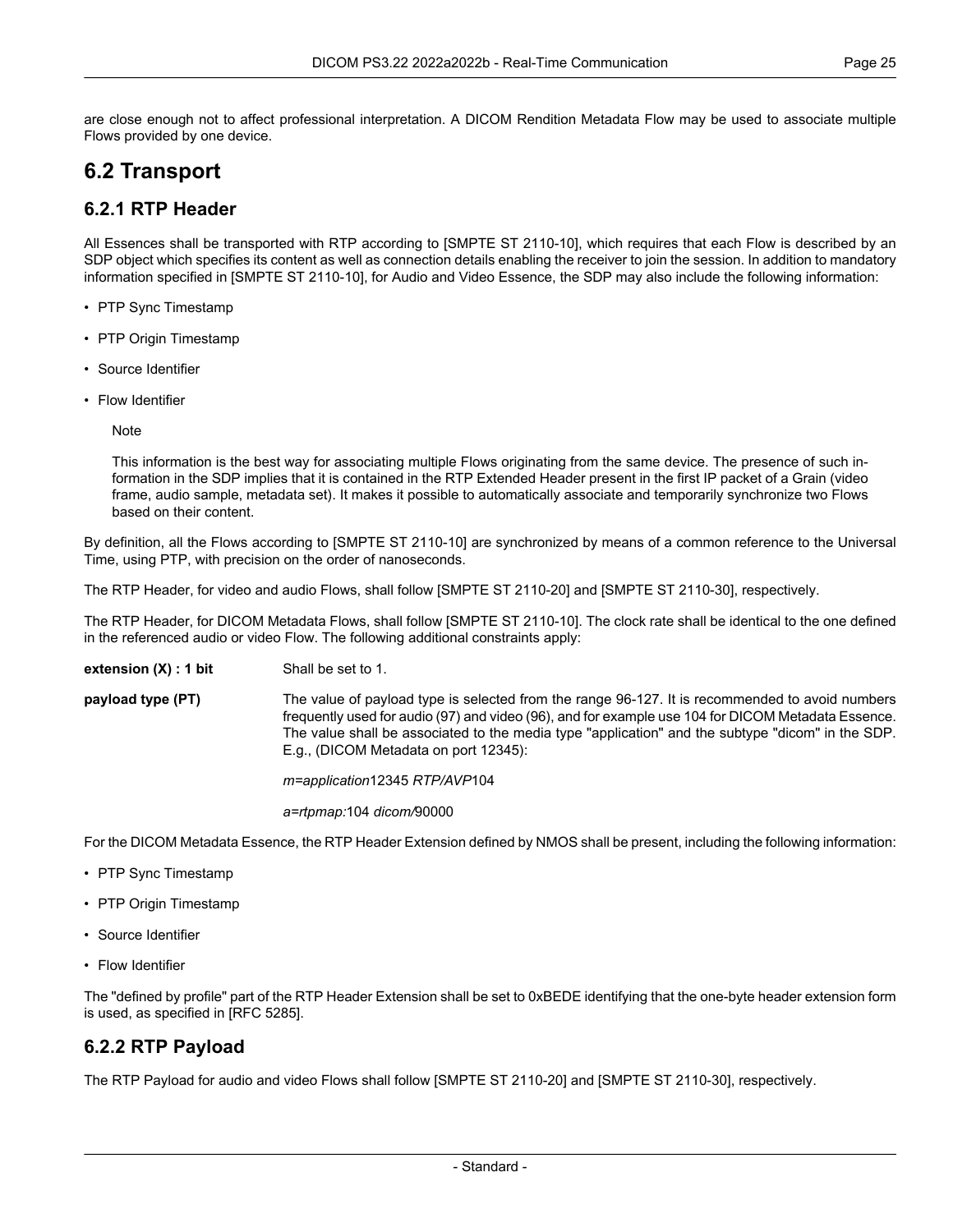The RTP Payload for DICOM Metadata Flows (audio, video and rendition) shall follow [SMPTE ST [2110-10\]](#page-14-3).

The RTP Payload for DICOM Metadata Flows consists of a DICOM dataset compliant with real-time communication.

The DICOM dataset is made of three parts:

- the RTV Meta Information part. This part shall be present in each Grain.
- the dynamic part containing information that varies over time (e.g., Origin Timestamp of the frame, Position of a probe, circle defining the eye. When it exists, this part shall be present in each Grain. The transmission rate of the dynamic part shall be identical to the rate of the associated Flow (e.g., one dataset per frame). This part is for the moment not applicable to DICOM Rendition Metadata.
- the static part containing information that doesn't vary over time (e.g. Patient Name, Modality,  $\hat{a}\epsilon$ ). This part will not be present in every Grain but shall be present at least in one Grain per second.

**Note** 

The receiver cannot process information received from a sender until it receives DICOM Metadata including the static part, so it has to be sent at least every second in order to avoid a longer wait by the receiver when "connected" to a sender.

The transmission rate of DICOM audio flows will be typically of the range of 48kHz. The transmission rate of DICOM video flows will be typically of the range of 60Hz. The transmission rate of the DICOM Rendition Metadata Flow shall be at least 1Hz. It may be ap propriate to use a higher frequency if there is a need for tight synchronization of associated Flows from a device (e.g., two videos of a stereo pair).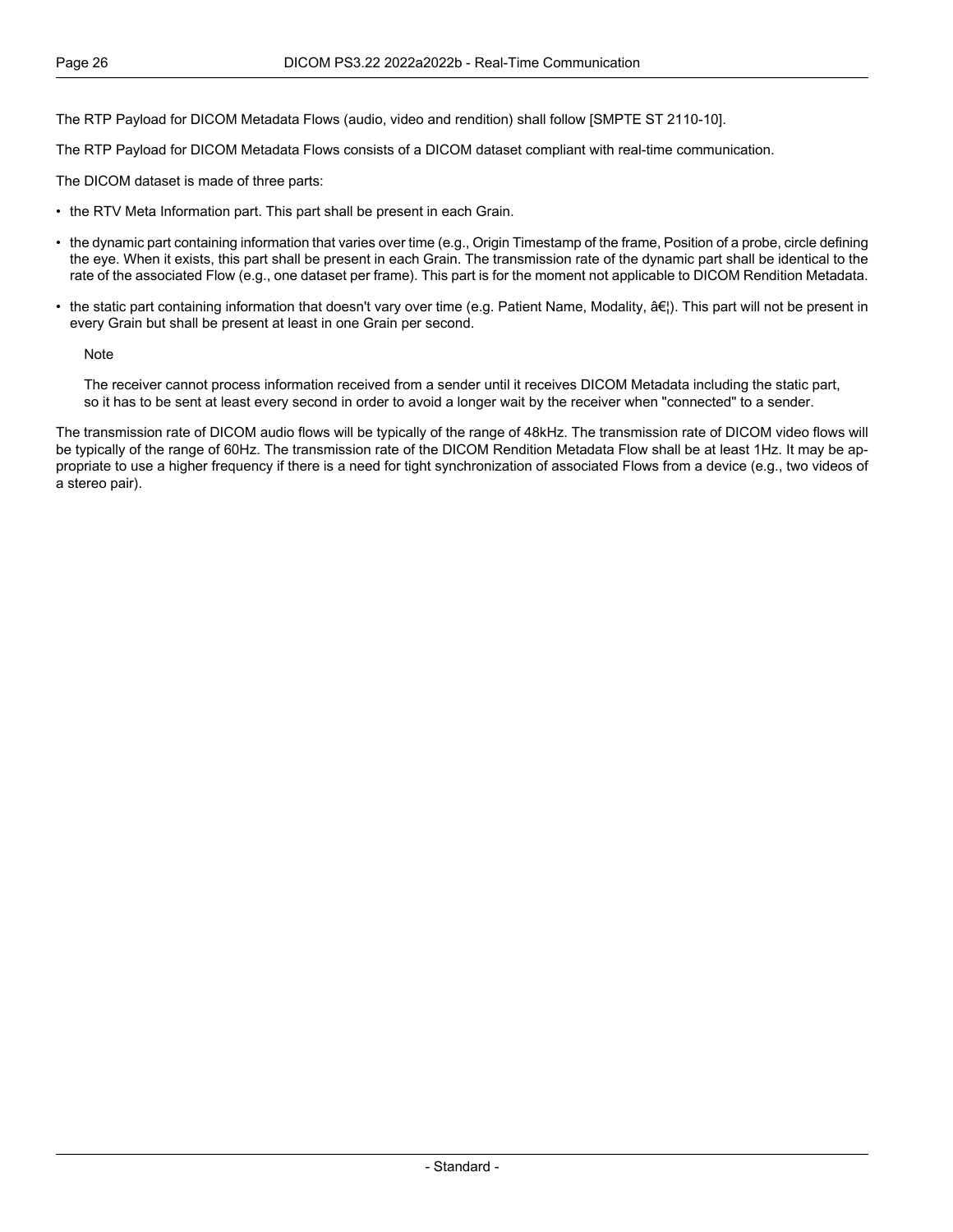## <span id="page-26-0"></span>**7 DICOM Real-Time Format**

The DICOM Real-Time Format provides a means to encapsulate in an RTP session the Data Set representing a SOP Instance.

<span id="page-26-2"></span>[Figure](#page-26-2) 7-1 illustrates the encapsulation of a DICOM audio or video dataset in RTP. The byte stream of the Data Set is placed into the RTP Payload after the DICOM-RTV Meta Information. Each RTP session corresponds to a single SOP Instance.

| RTP Header    |                       |                                                                                                                                                 |                                                                                                                            |  |  |  |  |
|---------------|-----------------------|-------------------------------------------------------------------------------------------------------------------------------------------------|----------------------------------------------------------------------------------------------------------------------------|--|--|--|--|
|               |                       | Version (V)                                                                                                                                     |                                                                                                                            |  |  |  |  |
|               | Padding (P)           |                                                                                                                                                 |                                                                                                                            |  |  |  |  |
|               | Extension (X)         |                                                                                                                                                 |                                                                                                                            |  |  |  |  |
|               |                       | CRSC (CC)                                                                                                                                       |                                                                                                                            |  |  |  |  |
|               | Marker (M)            |                                                                                                                                                 |                                                                                                                            |  |  |  |  |
|               |                       |                                                                                                                                                 | Payload Type (PT)                                                                                                          |  |  |  |  |
|               |                       |                                                                                                                                                 | Sequence Number                                                                                                            |  |  |  |  |
|               |                       |                                                                                                                                                 | (RTP) Timestamp                                                                                                            |  |  |  |  |
|               |                       |                                                                                                                                                 | Synchronization Source (SSRC) Identifier                                                                                   |  |  |  |  |
|               |                       |                                                                                                                                                 | RTP Header Extension                                                                                                       |  |  |  |  |
|               |                       |                                                                                                                                                 | PTP Sync Timestamp                                                                                                         |  |  |  |  |
|               |                       |                                                                                                                                                 | PTP Origin Timestamp                                                                                                       |  |  |  |  |
|               |                       | Flow Identifier                                                                                                                                 |                                                                                                                            |  |  |  |  |
|               | Source Identifier     |                                                                                                                                                 |                                                                                                                            |  |  |  |  |
|               | <b>Grain Duration</b> |                                                                                                                                                 |                                                                                                                            |  |  |  |  |
|               | <b>Grain Flags</b>    |                                                                                                                                                 |                                                                                                                            |  |  |  |  |
| RTP Payload   |                       |                                                                                                                                                 |                                                                                                                            |  |  |  |  |
| DICOM dataset |                       |                                                                                                                                                 |                                                                                                                            |  |  |  |  |
|               |                       |                                                                                                                                                 | Payload Header (RTV Meta Information)                                                                                      |  |  |  |  |
|               |                       | Fixed-size preamble for compatibility with other standards and Definition<br>of the header (e.g., Media RTV SOP Class UID, Transfer Syntax UID) |                                                                                                                            |  |  |  |  |
|               |                       | Dynamic part (Curent Frame Functional Groups Module)                                                                                            |                                                                                                                            |  |  |  |  |
|               |                       | Parameters of the current frame<br>(e.g., Position of the ultrasound probe, circle definig the eye)                                             |                                                                                                                            |  |  |  |  |
|               |                       |                                                                                                                                                 | [Static part (Video xx Image / Waveform / Rendition Selection Document IOD)]<br>(present at least every second)            |  |  |  |  |
|               |                       |                                                                                                                                                 | Patient/Study/Series/Equipment/FrameOfReference/Synchronization Attributes                                                 |  |  |  |  |
|               |                       |                                                                                                                                                 | Flow Description                                                                                                           |  |  |  |  |
|               |                       |                                                                                                                                                 | Parameters shared with all frames: list of: source id/flow id (i.e., some<br>information of the SDP "translated" to DICOM) |  |  |  |  |

**Figure 7-1. DICOM Dataset Encapsulation Within RTP**

#### <span id="page-26-1"></span>**7.1 RTV Meta Information**

<span id="page-26-3"></span>The RTV Meta Information includes identifying information on the encapsulated DICOM Data Set.

Note

The group number of the RTV Meta Information attributes (0002,xxxx) is lower than the one of other attributes in order to place the RTV Meta Information at the beginning of the payload, as is done in [PS3.10.](part10.pdf#PS3.10)

**Table 7.1-1. RTV Meta Information**

| <b>Attribute Name</b> | Taq                        | Type | <b>Attribute Description</b>                                                                                                                                                                                                                                                                                                   |
|-----------------------|----------------------------|------|--------------------------------------------------------------------------------------------------------------------------------------------------------------------------------------------------------------------------------------------------------------------------------------------------------------------------------|
| Header Preamble       | No Tag or Length<br>Fields |      | A fixed 128 byte field available for Application Profile or<br>implementation specified use. If not used by an Application Profile<br>or a specific implementation, all bytes shall be set to 00H.<br>Receivers shall not rely on the content of this Preamble to determine<br>that this payload is or is not a DICOM payload. |
| <b>DICOM Prefix</b>   | No Tag or Length<br>Fields |      | Four bytes containing the character string "DICM". This Prefix is<br>intended to be used to recognize that this payload is or is not a<br>DICOM payload.                                                                                                                                                                       |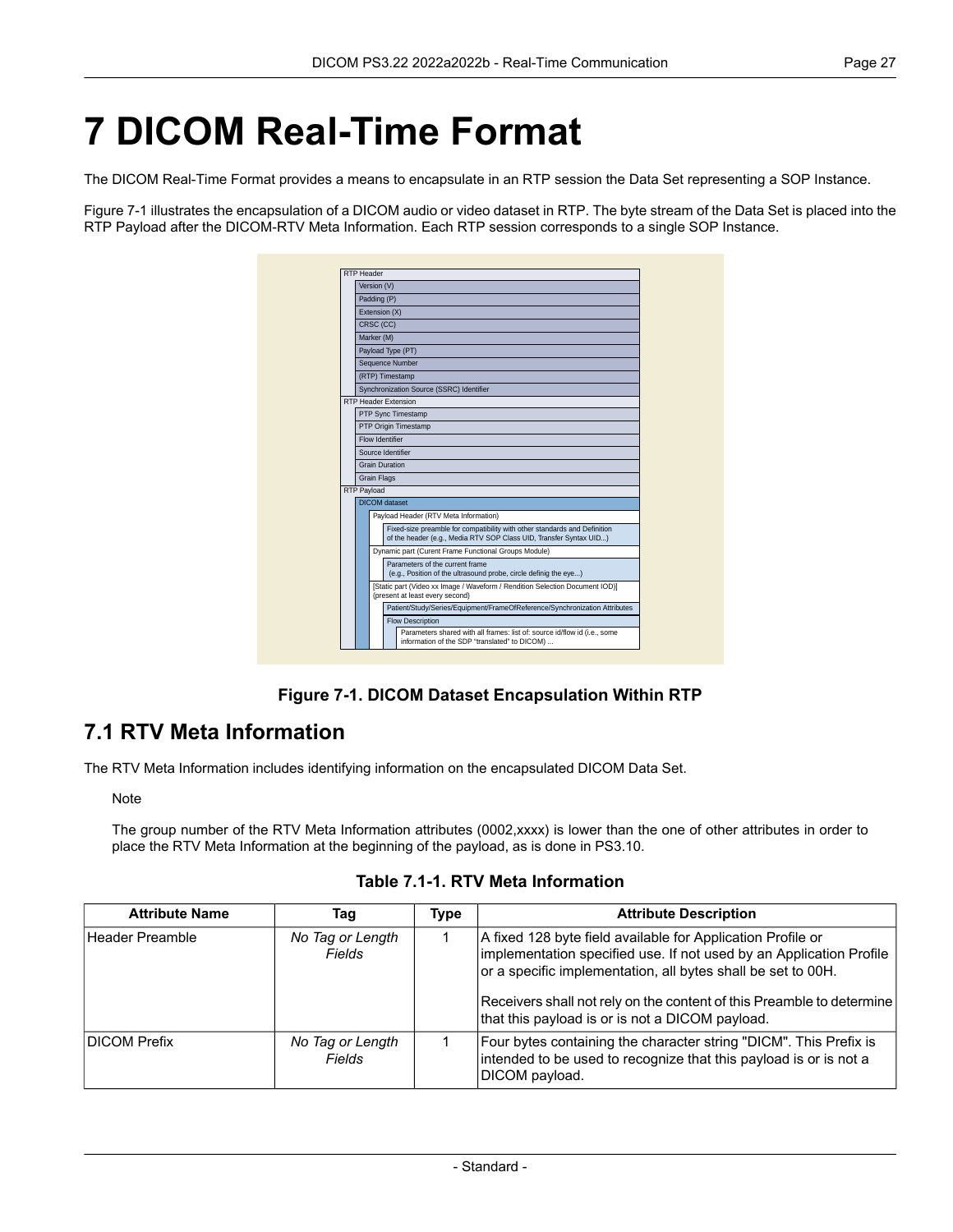| <b>Attribute Name</b>                            | Tag          | <b>Type</b>  | <b>Attribute Description</b>                                                                                                                                                                                               |  |
|--------------------------------------------------|--------------|--------------|----------------------------------------------------------------------------------------------------------------------------------------------------------------------------------------------------------------------------|--|
| File Meta Information Group<br>Length            | (0002, 0000) | 1            | Number of bytes following this RTV Meta Element (end of the Value<br>field) up to and including the last RTV Meta Element of the Group<br>2 RTV Meta Information                                                           |  |
| <b>Transfer Syntax UID</b>                       | (0002, 0010) | 1            | Uniquely identifies the Transfer Syntax used to encode the referred<br>bulk-data Flow. This Transfer Syntax does not apply to the RTV<br>Metadata which is encoded using the Explicit VR Little Endian<br>Transfer Syntax. |  |
| <b>RTV Meta Information Version</b>              | (0002, 0031) | $\mathbf{1}$ | This is a two byte field where each bit identifies a version of this RTV<br>Meta Information header. In version 1 the first byte value is 00H and<br>the second byte value is 01H.                                         |  |
| <b>RTV Communication SOP</b><br>Class UID        | (0002, 0032) | 1            | Uniquely identifies the SOP Class associated with the Data Set.<br>SOP Class UIDs allowed for RTV Communication are specified in<br>section 7.2 STANDARD SOP CLASSES.                                                      |  |
| <b>RTV Communication SOP</b><br>Instance UID     | (0002, 0033) | 1            | Uniquely identifies the SOP Instance associated with the Data Set<br>placed in the RTP Payload and following the RTV Meta Information.                                                                                     |  |
| <b>RTV Source Identifier</b>                     | (0002, 0035) | 1            | The UUID of the RTP source that sends the RTV Metadata Flow.                                                                                                                                                               |  |
| <b>RTV Flow Identifier</b>                       | (0002, 0036) | $\mathbf{1}$ | The UUID of the RTV Metadata Flow.                                                                                                                                                                                         |  |
| RTV Flow RTP Sampling Rate                       | (0002, 0037) | 1C           | The rate of the dynamic part of the RTV Metadata Flow, the same<br>as the bulk-data Flow rate.<br>Required if RTV Metadata Flow includes a dynamic part.                                                                   |  |
| <b>RTV Flow Actual Frame</b><br>Duration         | (0002, 0038) | 3            | Duration of image capture in msec.                                                                                                                                                                                         |  |
| <b>Private Information Creator</b><br><b>UID</b> | (0002, 0100) | $\mathbf{3}$ | The UID of the creator of the private information (0002,0102).                                                                                                                                                             |  |
| Private Information                              | (0002, 0102) | 1C           | Contains Private Information placed in the RTV Meta Information.<br>The creator shall be identified in (0002,0100). Required if Private<br>Information Creator UID (0002,0100) is present.                                 |  |

#### <span id="page-27-1"></span><span id="page-27-0"></span>**7.2 Standard SOP Classes**

The SOP Classes in the Real-Time Communication Class identify the Composite IODs to be sent. [Table](#page-27-1) 7.2-1 identifies Standard SOP Classes.

#### **Table 7.2-1. Standard SOP Classes**

| <b>SOP Class Name</b>                                               | <b>SOP Class UID</b> | IOD Specification (defined in PS3.3)   |
|---------------------------------------------------------------------|----------------------|----------------------------------------|
| Video Endoscopic Image Real-Time Communication   1.2.840.10008.10.1 |                      | Real-Time Video Endoscopic Image IOD   |
| Video Photographic Image Real-Time<br>Communication                 | 1.2.840.10008.10.2   | Real-Time Video Photographic Image IOD |
| Audio Waveform Real-Time Communication                              | 1.2.840.10008.10.3   | Real-Time Audio Waveform IOD           |
| Rendition Selection Document Real-Time<br>l Communication           | 1.2.840.10008.10.4   | Rendition Selection Document IOD       |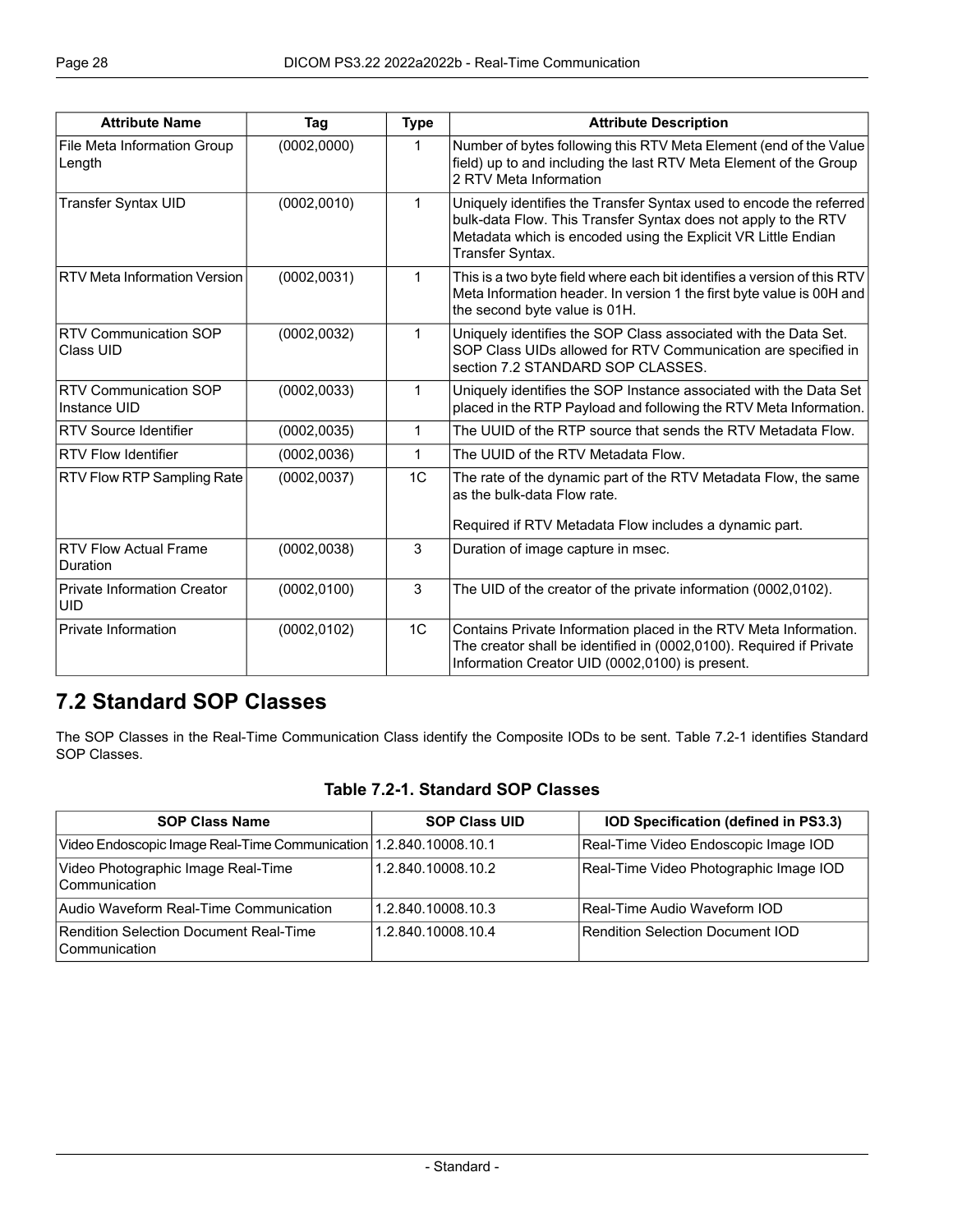## <span id="page-28-0"></span>**8 Security Considerations**

The metadata and ancillary streams usually contain Personally Identifiable Information (PII). The video and audio streams might contain protected information. The underlying SMPTE protocols do not specify any security protections to ensure confidentiality, in tegrity, or availability of the various data streams. DICOM does not specify any additions to the SMPTE protocols to provide such protection. Authorization and authentication of access to the DICOM-RTV Service is handled by configuration. Authentication is not re-confirmed at initiation of the underlying SMPTE protocols, and DICOM does not specify any additions to the SMPTE protocols for access control, authorization, or authentication.

The potential eavesdropping, replay, message insertion, deletion, modification, man-in-the-middle and denial of service attacks have not been analyzed. That analysis is up to the individual sites and installations.

Individual sites and installations will also need to perform their own assessments and selection of security mechanisms and add protections as necessary. The data rates and strict timing requirements for the data streams require careful analysis of any security mechanisms that are added. There do exist security mechanisms that operate at and below the IP level that can meet foreseen use cases, but there is insufficient experience or evidence to justify DICOM making a recommendation.